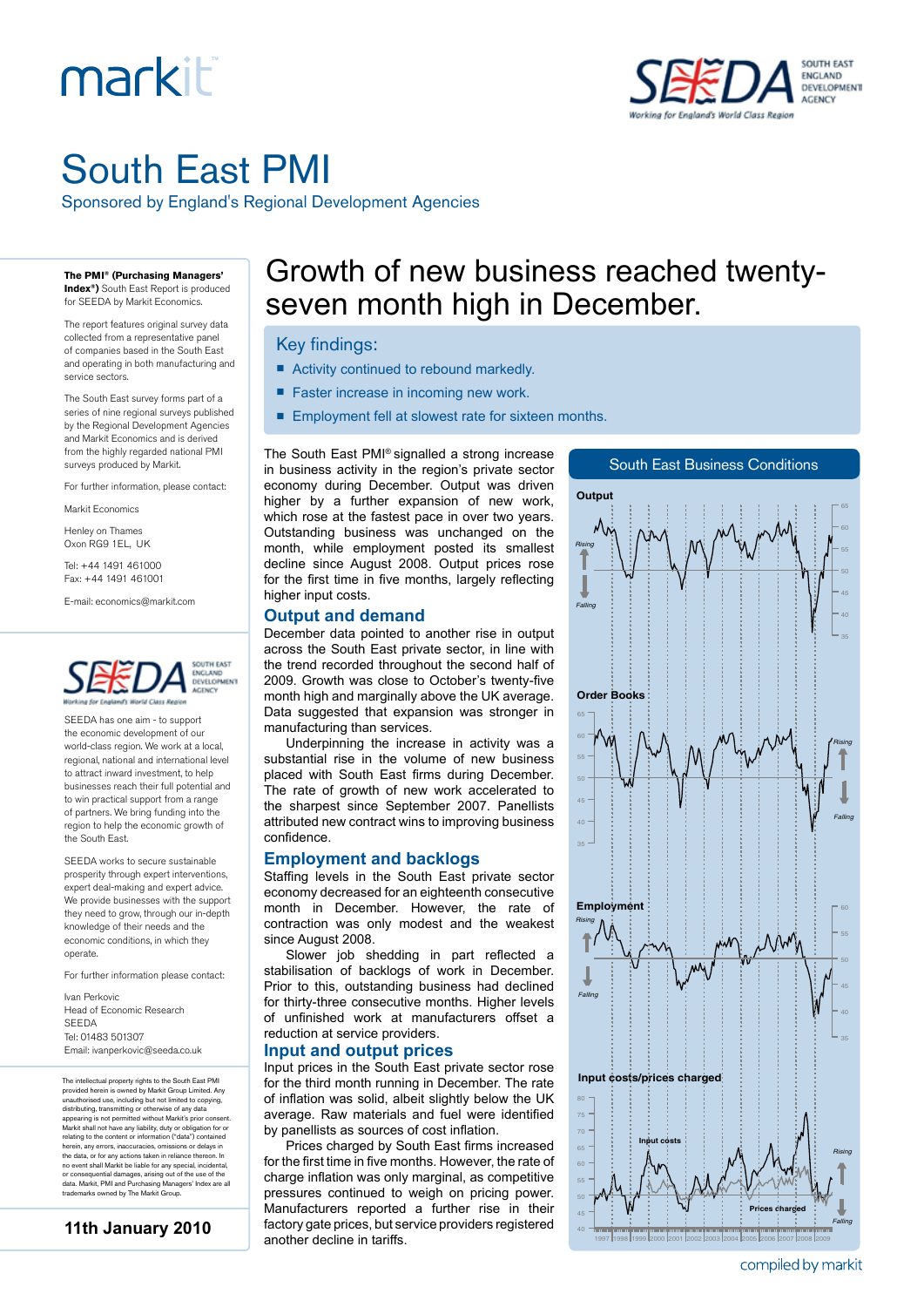#### Output / Business Activity

Q. Is the level of output or business activity at your company higher, the same or lower this month than one month ago?

|      |     |        | <b>South East Companies</b> |       | All UK    |         |         |
|------|-----|--------|-----------------------------|-------|-----------|---------|---------|
|      |     | Higher | Same                        | Lower | Index     | S.Adj'd | S.Adj'd |
|      |     | ₩      | %                           | %     | 50=no chq | Index   | Ind     |
| 2009 | Apr | 23.5   | 49.4                        | 27.2  | 48.1      | 48.4    | 47.8    |
|      | May | 21.9   | 51.9                        | 26.3  | 47.8      | 49.7    | 51.0    |
|      | Jun | 19.8   | 56.2                        | 24.1  | 47.8      | 48.0    | 51.7    |
|      | Jul | 25.9   | 57.6                        | 16.5  | 54.7      | 53.0    | 53.6    |
|      | Aug | 26.8   | 51.6                        | 21.6  | 52.6      | 53.8    | 54.7    |
|      | Sep | 27.4   | 51.0                        | 21.7  | 52.9      | 53.1    | 54.4    |
|      | Oct | 29.9   | 56.1                        | 14.0  | 58.0      | 58.1    | 56.9    |
|      | Nov | 26.4   | 54.1                        | 19.5  | 53.5      | 56.2    | 56.5    |
|      | Dec | 33.1   | 49.4                        | 17.5  | 57.8      | 57.8    | 57.1    |

South East private sector firms reported an increase in output for the sixth consecutive month in December. At 57.8, up from 56.2 in November, the seasonally adjusted Business Activity Index signalled a robust and accelerated rate of expansion. Around one-third of panellists reported a rise in activity, which they primarily attributed to higher levels of incoming new business. Manufacturers recorded a faster expansion of output than service providers during the latest survey period. The region posted a slightly higher rate of activity growth than the UK average.

#### New Orders / Incoming New Business

Q. Is the level of new orders or incoming new business at your company higher, the same or lower this month than one month ago?

|      |     |                         | <b>South East Companies</b> |            |                        |                  |                |  |  |  |
|------|-----|-------------------------|-----------------------------|------------|------------------------|------------------|----------------|--|--|--|
|      |     | Higher<br>$\frac{0}{0}$ | Same<br>%                   | Lower<br>% | Index<br>$50 = no$ cha | S.Adj'd<br>Index | S.Adj'd<br>Ind |  |  |  |
| 2009 | Apr | 26.4                    | 45.3                        | 28.3       | 49.1                   | 48.6             | 47.8           |  |  |  |
|      | May | 25.5                    | 43.9                        | 30.6       | 47.5                   | 49.3             | 50.9           |  |  |  |
|      | Jun | 25.8                    | 42.8                        | 31.4       | 47.2                   | 46.3             | 49.6           |  |  |  |
|      | Jul | 30.1                    | 52.6                        | 17.3       | 56.4                   | 52.7             | 53.3           |  |  |  |
|      | Aug | 24.8                    | 51.0                        | 24.2       | 50.3                   | 52.2             | 52.7           |  |  |  |
|      | Sep | 26.9                    | 54.5                        | 18.6       | 54.2                   | 52.9             | 53.6           |  |  |  |
|      | Oct | 34.2                    | 52.6                        | 13.2       | 60.5                   | 58.2             | 55.8           |  |  |  |
|      | Nov | 32.3                    | 48.4                        | 19.4       | 56.5                   | 58.3             | 56.0           |  |  |  |
|      | Dec | 32.5                    | 47.7                        | 19.9       | 56.3                   | 59.1             | 57.1           |  |  |  |
|      |     |                         |                             |            |                        |                  |                |  |  |  |



Growth of new business in the South East private sector accelerated to a twenty-seven month high in December. This was signalled by the seasonally adjusted Incoming New Business Index recording 59.1, up from 58.3 in November and above the equivalent index for the UK as a whole. Anecdotal evidence suggested that improved client confidence had led to a number of new contract wins. New orders increased throughout the second half of 2009, and the rise in December was broad-based across both manufacturing and services.

#### Business Outstanding

Q. Is the level of business outstanding at your company higher, the same or lower this month than one month ago?

|      |     |             |           | <b>AII UK</b> |                    |                  |                |
|------|-----|-------------|-----------|---------------|--------------------|------------------|----------------|
|      |     | Higher<br>% | Same<br>₩ | Lower<br>%    | Index<br>50=no cha | S.Adi'd<br>Index | S.Adj'd<br>Ind |
| 2009 | Apr | 12.6        | 62.2      | 25.2          | 43.7               | 40.9             | 40.6           |
|      | May | 12.3        | 60.3      | 27.4          | 42.5               | 41.1             | 41.1           |
|      | Jun | 12.2        | 60.1      | 27.7          | 42.2               | 41.2             | 41.3           |
|      | Jul | 18.6        | 57.2      | 24.1          | 47.2               | 44.3             | 42.7           |
|      | Aug | 11.7        | 59.9      | 28.5          | 41.6               | 40.4             | 40.9           |
|      | Sep | 13.6        | 64.6      | 21.8          | 45.9               | 43.3             | 42.1           |
|      | Oct | 15.2        | 66.2      | 18.6          | 48.3               | 47.8             | 45.8           |
|      | Nov | 17.2        | 60.0      | 22.8          | 47.2               | 49.1             | 47.7           |
|      | Dec | 14.9        | 66.7      | 18.4          | 48.2               | 50.1             | 48.9           |

At 50.1 in December, the seasonally adjusted Business Outstanding Index signalled that backlogs of work at South East private sector firms remained broadly unchanged. That brought to an end a thirty-three month period of contraction. Data indicated that rising levels of unfinished work in the manufacturing sector offset a further decline at service providers. Across the UK overall, outstanding business continued to fall during December, although the rate of contraction eased to the slowest since August 2007.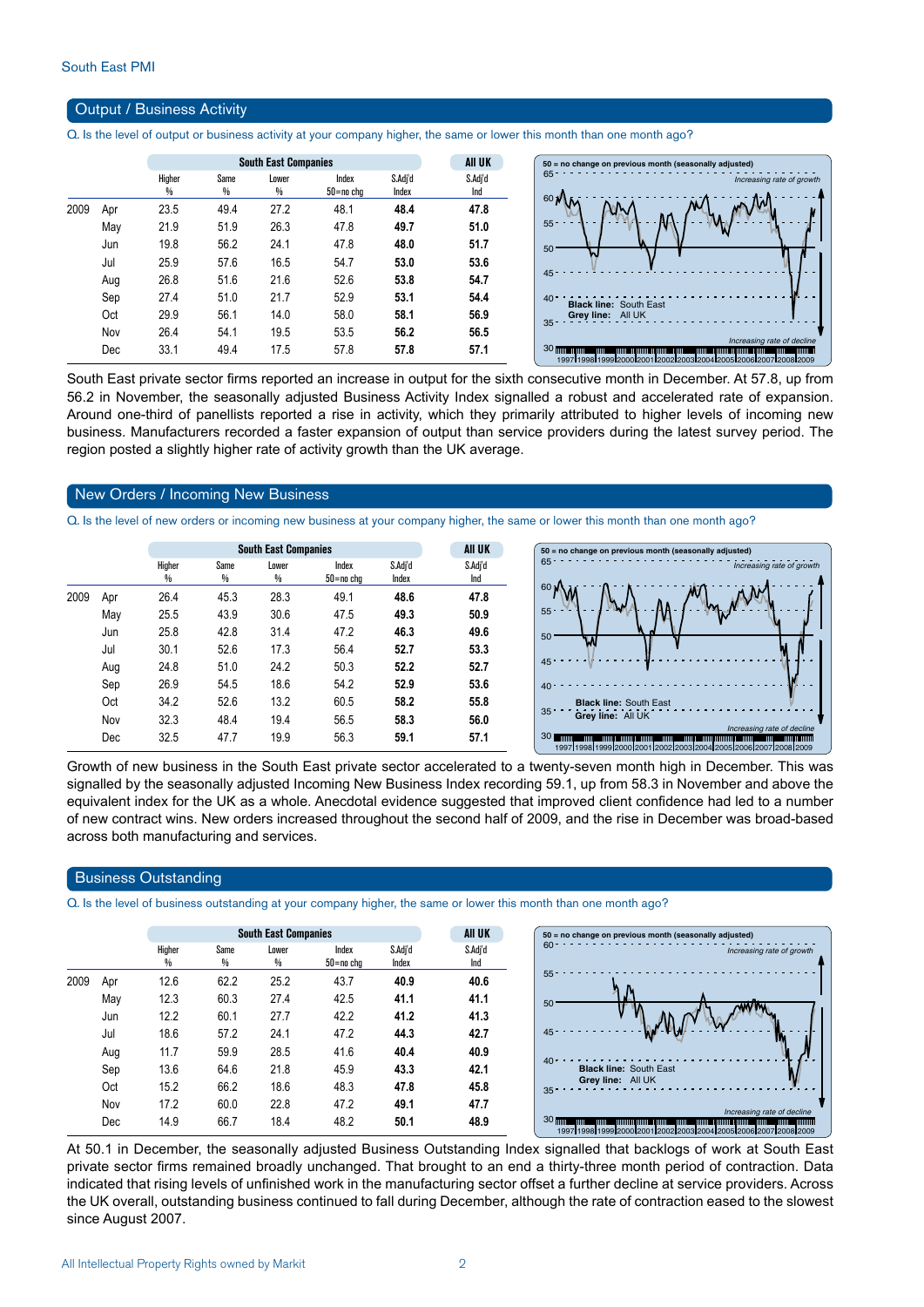#### Employment

Q. Is the level of employment at your company higher, the same or lower this month than one month ago?

|      |     |             | <b>South East Companies</b> |            |                    |                  |                |  |  |  |
|------|-----|-------------|-----------------------------|------------|--------------------|------------------|----------------|--|--|--|
|      |     | Higher<br>₩ | Same<br>%                   | Lower<br>% | Index<br>50=no chg | S.Adj'd<br>Index | S.Adj'd<br>Ind |  |  |  |
| 2009 | Apr | 5.6         | 73.9                        | 20.5       | 42.5               | 42.4             | 40.2           |  |  |  |
|      | May | 7.5         | 74.2                        | 18.2       | 44.7               | 43.4             | 42.8           |  |  |  |
|      | Jun | 6.2         | 78.3                        | 15.5       | 45.3               | 42.9             | 42.5           |  |  |  |
|      | Jul | 6.4         | 81.5                        | 12.1       | 47.1               | 45.8             | 43.5           |  |  |  |
|      | Aug | 11.2        | 77.0                        | 11.8       | 49.7               | 46.9             | 45.4           |  |  |  |
|      | Sep | 7.1         | 80.1                        | 12.8       | 47.1               | 46.1             | 45.1           |  |  |  |
|      | Oct | 7.7         | 77.4                        | 14.8       | 46.5               | 46.1             | 45.9           |  |  |  |
|      | Nov | 7.6         | 82.3                        | 10.1       | 48.7               | 47.8             | 46.9           |  |  |  |
|      | Dec | 10.4        | 77.9                        | 11.7       | 49.4               | 48.2             | 47.6           |  |  |  |

Employment at South East private sector companies continued to fall in December. There were reports of ongoing redundancy programmes, whilst a number of firms indicated that they had chosen not to replace voluntary leavers. The current period of job shedding now extends to eighteen months. However, the latest drop in staffing levels was only modest and the weakest since August 2008, as signalled by the seasonally adjusted Employment Index climbing from 47.8 to 48.2. The South East continued to register a slightly slower pace of decline in employment than the UK overall during December.

#### Input Prices / Costs

Q. Have average input prices or input costs risen, fallen or remained unchanged this month compared to one month ago?

|      |     |             | <b>South East Companies</b> |                        |                        |                  |                |  |
|------|-----|-------------|-----------------------------|------------------------|------------------------|------------------|----------------|--|
|      |     | Higher<br>% | Same<br>%                   | Lower<br>$\frac{0}{0}$ | Index<br>$50 = no$ chg | S.Adj'd<br>Index | S.Adj'd<br>Ind |  |
| 2009 | Apr | 18.1        | 70.6                        | 11.3                   | 53.4                   | 51.0             | 49.7           |  |
|      | May | 13.2        | 74.8                        | 11.9                   | 50.6                   | 49.3             | 48.5           |  |
|      | Jun | 14.8        | 69.1                        | 16.0                   | 49.4                   | 49.3             | 49.8           |  |
|      | Jul | 10.8        | 75.8                        | 13.4                   | 48.7                   | 48.7             | 50.4           |  |
|      | Aug | 11.8        | 78.9                        | 9.2                    | 51.3                   | 50.2             | 52.0           |  |
|      | Sep | 11.5        | 80.1                        | 8.3                    | 51.6                   | 50.0             | 51.9           |  |
|      | Oct | 14.7        | 77.6                        | 7.7                    | 53.5                   | 53.4             | 54.1           |  |
|      | Nov | 19.1        | 73.9                        | 7.0                    | 56.1                   | 55.4             | 54.7           |  |
|      | Dec | 10.4        | 84.4                        | 5.2                    | 52.6                   | 54.8             | 55.8           |  |
|      |     |             |                             |                        |                        |                  |                |  |



Input price inflation in the South East private sector was recorded for the third month running during December. Although slipping from 55.4 in November to 54.8, the seasonally adjusted Input Prices Index still pointed to a solid increase in costs. Manufacturers commented on higher prices paid for a number of raw materials, often linked to shortages at suppliers. Service providers frequently noted that higher fuel prices had driven up their costs. Around 10% of panellists signalled an increase in input prices, double the proportion that reported a decline.

#### **Output Prices**

Q. Are the average prices charged for goods and services by your company higher, the same or lower this month than one month ago?

|      |     | <b>South East Companies</b> |           |            |                        |                  | <b>AII UK</b>  |
|------|-----|-----------------------------|-----------|------------|------------------------|------------------|----------------|
|      |     | Higher<br>₩                 | Same<br>₩ | Lower<br>% | Index<br>$50 = no$ chg | S.Adj'd<br>Index | S.Adj'd<br>Ind |
| 2009 | Apr | 10.6                        | 82.0      | 7.5        | 51.6                   | 50.2             | 46.6           |
|      | May | 6.9                         | 84.9      | 8.2        | 49.4                   | 48.9             | 46.0           |
|      | Jun | 7.4                         | 83.3      | 9.3        | 49.1                   | 47.9             | 46.2           |
|      | Jul | 7.6                         | 86.0      | 6.4        | 50.6                   | 50.2             | 48.0           |
|      | Aug | 3.3                         | 86.8      | 9.9        | 46.7                   | 46.6             | 46.9           |
|      | Sep | 7.1                         | 85.3      | 7.7        | 49.7                   | 49.1             | 48.1           |
|      | Oct | 6.5                         | 85.8      | 7.7        | 49.4                   | 49.6             | 49.2           |
|      | Nov | 7.6                         | 84.1      | 8.3        | 49.7                   | 49.9             | 48.9           |
|      | Dec | 5.2                         | 89.6      | 5.2        | 50.0                   | 50.9             | 50.2           |

December data signalled a rise in output prices for the first time in five months. However, the increase was only marginal, as indicated by a seasonally adjusted Output Prices Index reading of 50.9. Panellists reported that competitive pressures remained a constraint on their pricing power, preventing them from passing on a higher proportion of their increased costs to customers. Inflation of output prices was largely confined to the manufacturing sector, as service providers recorded a further decline in charges.